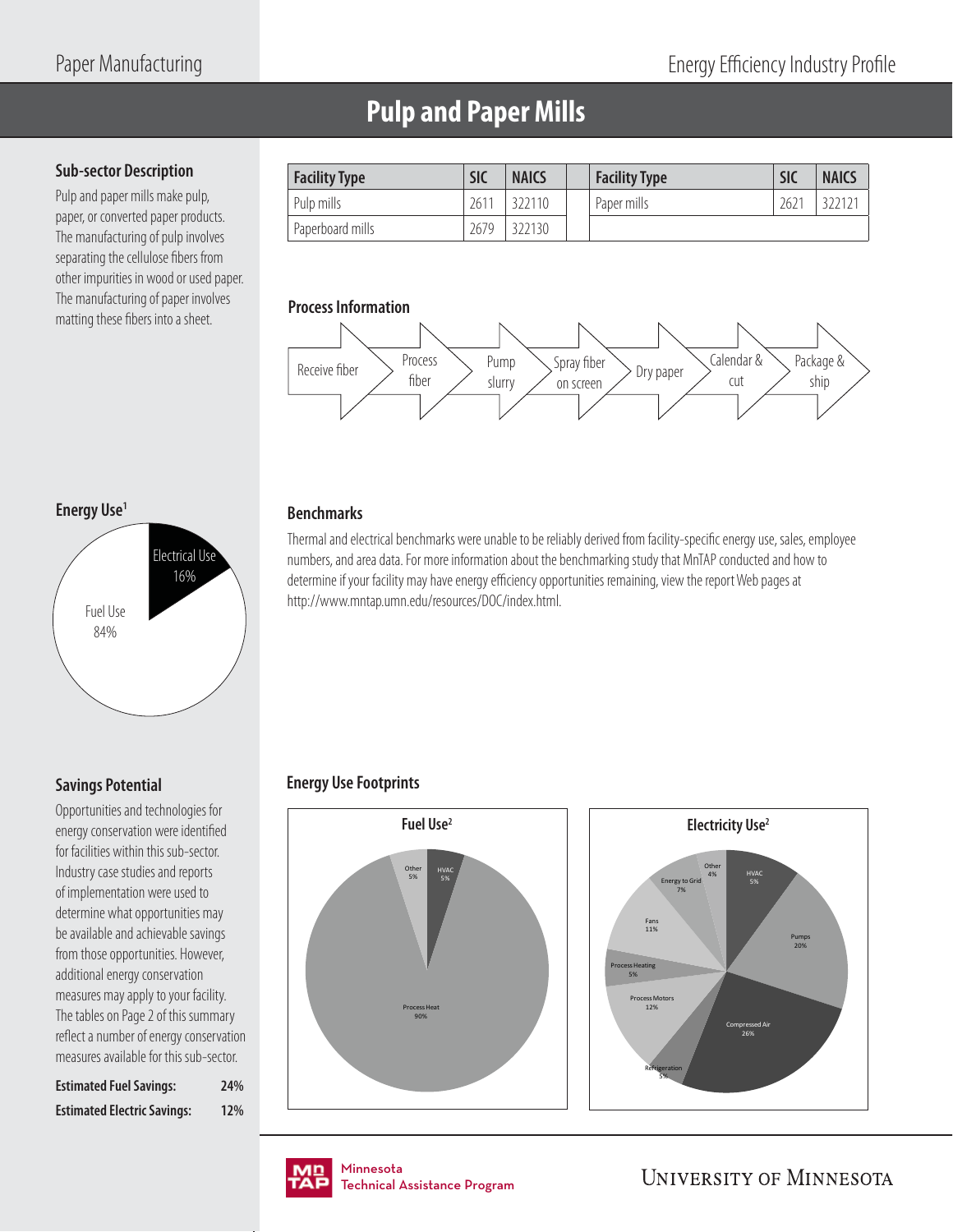| <b>Improvement / Opportunity</b>                                                                                                   | <b>Estimated</b><br>Payback | <b>Reported</b><br><b>Savings</b> | Overall<br><b>Savings</b> |
|------------------------------------------------------------------------------------------------------------------------------------|-----------------------------|-----------------------------------|---------------------------|
| Process Heat System Optimization <sup>3</sup>                                                                                      |                             |                                   |                           |
| Boiler O <sub>2</sub> tuning <sup>4</sup>                                                                                          | $<$ 1 year                  | $2 - 25%$                         |                           |
| Insulate pipes and tanks <sup>4</sup>                                                                                              | 1 year                      | $1 - 15%$                         |                           |
| Improve process measurements, control, calibration                                                                                 | 2 years                     | 5-10%                             |                           |
| Heat recovery of flue gas to preheat combustion air <sup>5</sup>                                                                   | 1-2 years                   | $3 - 25%$                         |                           |
| Heat recovery of flue gas to heat secondary operations <sup>4,6</sup>                                                              | 1-2 years                   | $3 - 25%$                         |                           |
| Repair and eliminate steam leaks <sup>4</sup>                                                                                      | $<$ 1 year                  | $0.24 - 0.59\%$                   |                           |
| Preventative maintenance and remove boiler scaling7                                                                                | $<$ 1 year                  | 1%                                |                           |
| Pinch analysis, balance cold and hot streams energy loads <sup>6</sup>                                                             | 4 years                     | $8 - 22%$                         |                           |
| Press drying, impulse air, microwave, infrared, air impingement drying, steam impingement drying, and air less drying <sup>7</sup> | unknown                     | varies                            |                           |
| <b>TOTAL FUEL SAVINGS ESTIMATE</b>                                                                                                 |                             |                                   | 24%                       |

#### **Electric Savings Estimate and Opportunities**

| Improvement / Opportunity                                                                                        | <b>Estimated</b><br>Payback | <b>Reported</b><br><b>Savings</b> | <b>Overall</b><br><b>Savings</b> |
|------------------------------------------------------------------------------------------------------------------|-----------------------------|-----------------------------------|----------------------------------|
| Process improvements and optimization                                                                            |                             |                                   |                                  |
| Steam pressure reduction for electric generation <sup>5</sup>                                                    | 3-4 years                   | $0.2\%$                           |                                  |
| Plant power factor improvement to reduce line resistance and improve motor operation <sup>7</sup>                | 2 years                     | 2%                                |                                  |
| Replace motors with soft-start or ASD supplies <sup>5</sup>                                                      | 2 years                     | 1.4%                              |                                  |
| Process motor optimization & load reduction, belt improvements <sup>7</sup>                                      | 1-2 years                   | $0.1 - 10.8\%$                    |                                  |
| Properly size pumps/impellers and install pump controls to prevent dry or closed-conditions running <sup>8</sup> | $<$ 1 year                  | $1.0 - 3.0\%$                     |                                  |
| Compressed air improvements, cold air intake, fix leaks and controls <sup>9</sup>                                | $<$ 1 year                  | $0.1 - 1\%$                       |                                  |
| Combined Heat and Power (CHP) Integration <sup>10</sup>                                                          | unknown                     | varies                            |                                  |
| <b>Facility improvements</b>                                                                                     |                             |                                   |                                  |
| Facility HVAC improvements <sup>5</sup>                                                                          | $<$ 1 year                  | $0 - 0.1\%$                       |                                  |
| Lighting improvements <sup>11</sup>                                                                              | 2 years                     | $0.5 - 1\%$                       |                                  |
| <b>TOTAL ELECTRIC SAVINGS ESTIMATE</b>                                                                           |                             |                                   | 12%                              |

#### **References**

- 1 IAC Industrial Assessments; DOE, http://iac.rutgers.edu/database/
- 2 Adapted Source: DOE Forest Products Manufacturing Footprint, http://www1.eere.energy.gov/industry/energy\_systems/pdfs/forest\_footprint.pdf
- 3 http://www1.eere.energy.gov/industry/bestpractices/pdfs/em\_proheat\_seven.pdf
- 4 IAC Industrial Assessments; DOE, http://iac.rutgers.edu/database/fi ndassessment.php?ID=MS0291
- <sup>5</sup> IAC Industrial Assessments; DOE, http://iac.rutgers.edu/database/findassessment.php?ID=WV0365<br><sup>6</sup> N Martin et al. "Opportunities to Improve Foemy Efficiency and Reduce Greenbouse Gas Emissions i
- N. Martin, et. al., "Opportunities to Improve Energy Efficiency and Reduce Greenhouse Gas Emissions in the US Pulp and Ppaer Industry," Ernest Orlando Lawrence Berkeley National Laboratory, July 2000.
- <sup>7</sup> IAC Industrial Assessments; DOE, http://iac.rutgers.edu/database/findassessment.php?ID=UW0030
- <sup>8</sup> "Augusta Newsprint: Paper Mill Pursues Five Projects Following Plant-Wide Energy Efficiency
- <sup>9</sup> MnTAP Intern Project Report, Boise Cascade Corporation 2007 (about 3.6%) IAC Industrial Assessments; DOE, http://iac.rutgers.edu/database/findassessment.php?ID=LL0249 (0.8%)
- <sup>10</sup> "Renewing Rock-Tenn: A Biomass Fuels Assessment for Rock-Tenn's Recycled Paper Mill," Green <sup>11</sup> IAC Industrial Assessments; DOE, http://iac.rutgers.edu/database/findassessment.php?ID=LL0249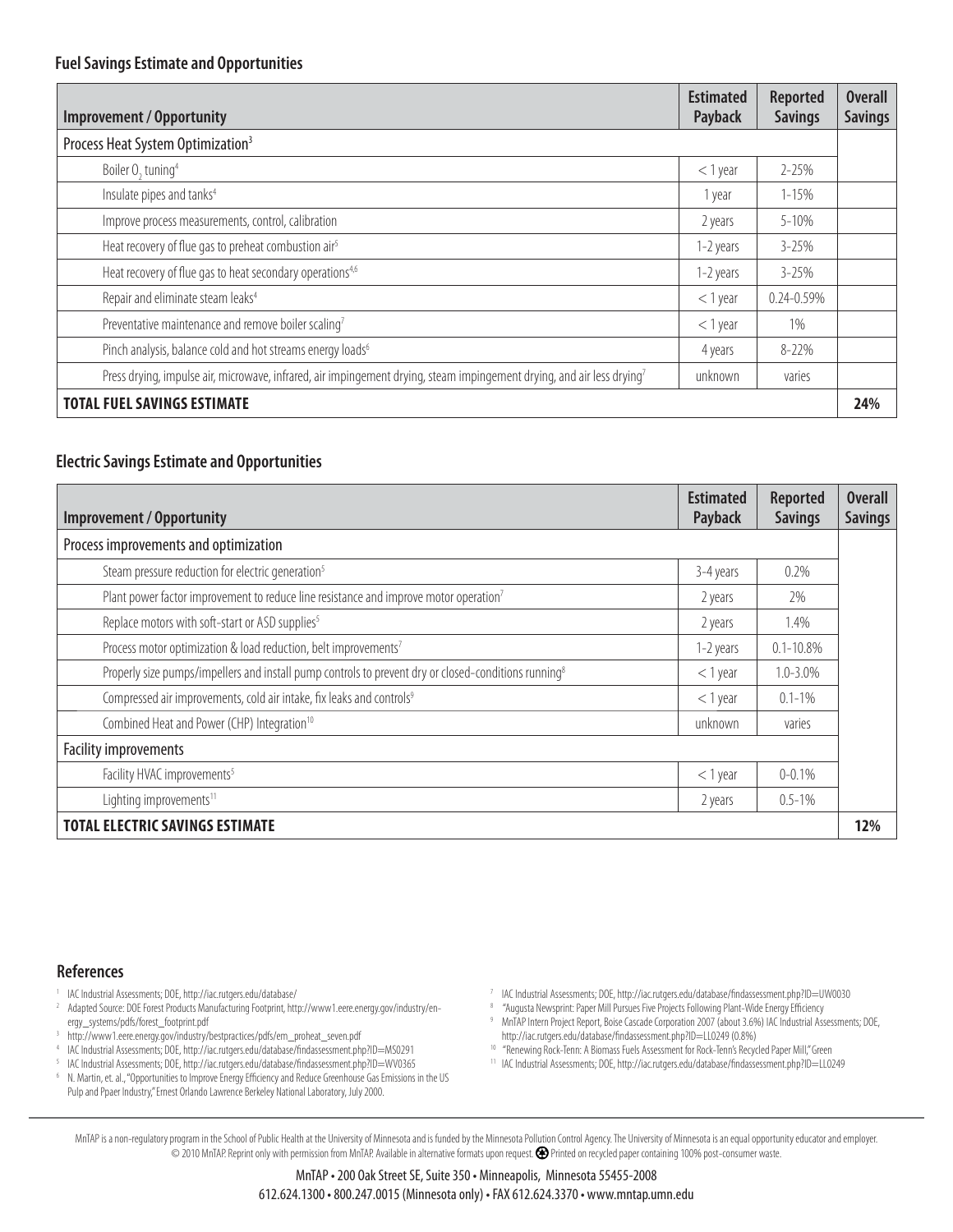## **Extruding and Paper Coating**

#### **Sub-sector Description**

Facilities in this sub-sector cut and coat paper; cut and laminate paper and other flexible materials (except plastics film to plastics film); and laminate aluminum and other metal foils for non-packaging uses from purchased foils. These facilities purchase sheet materials and may print the products on-site.

| <b>Facility Type</b> | SIC  | <b>NAICS</b> | <b>Facility Type</b>   | <b>SIC</b>  | <b>NAICS</b> |
|----------------------|------|--------------|------------------------|-------------|--------------|
| Other coaters        | 2673 |              | Coating and laminating | $267^\circ$ |              |

#### **Process Information**



#### **Energy Use1**

**Savings Potential**

Opportunities and technologies for energy conservation were identified for facilities within this sub-sector. Industry case studies and reports of implementation were used to determine what opportunities may be available and achievable savings from those opportunities. However, additional energy conservation measures may apply to your facility. The tables on Page 2 of this summary reflect a number of energy conservation measures available for this sub-sector. **Estimated Fuel Savings: 11% Estimated Electric Savings: 12%**



#### **Benchmarks**

Thermal and electrical benchmarks were unable to be reliably derived from facility-specific energy use, sales, employee numbers, and area data. For more information about the benchmarking study that MnTAP conducted and how to determine if your facility may have energy efficiency opportunities remaining, view the report Web pages at http://www.mntap.umn.edu/resources/DOC/index.html.

### **Energy Use Footprints**







nmesota<br>:chnical Assis Technical Assistance Program .<br>Tochnical / Technical Assistance Program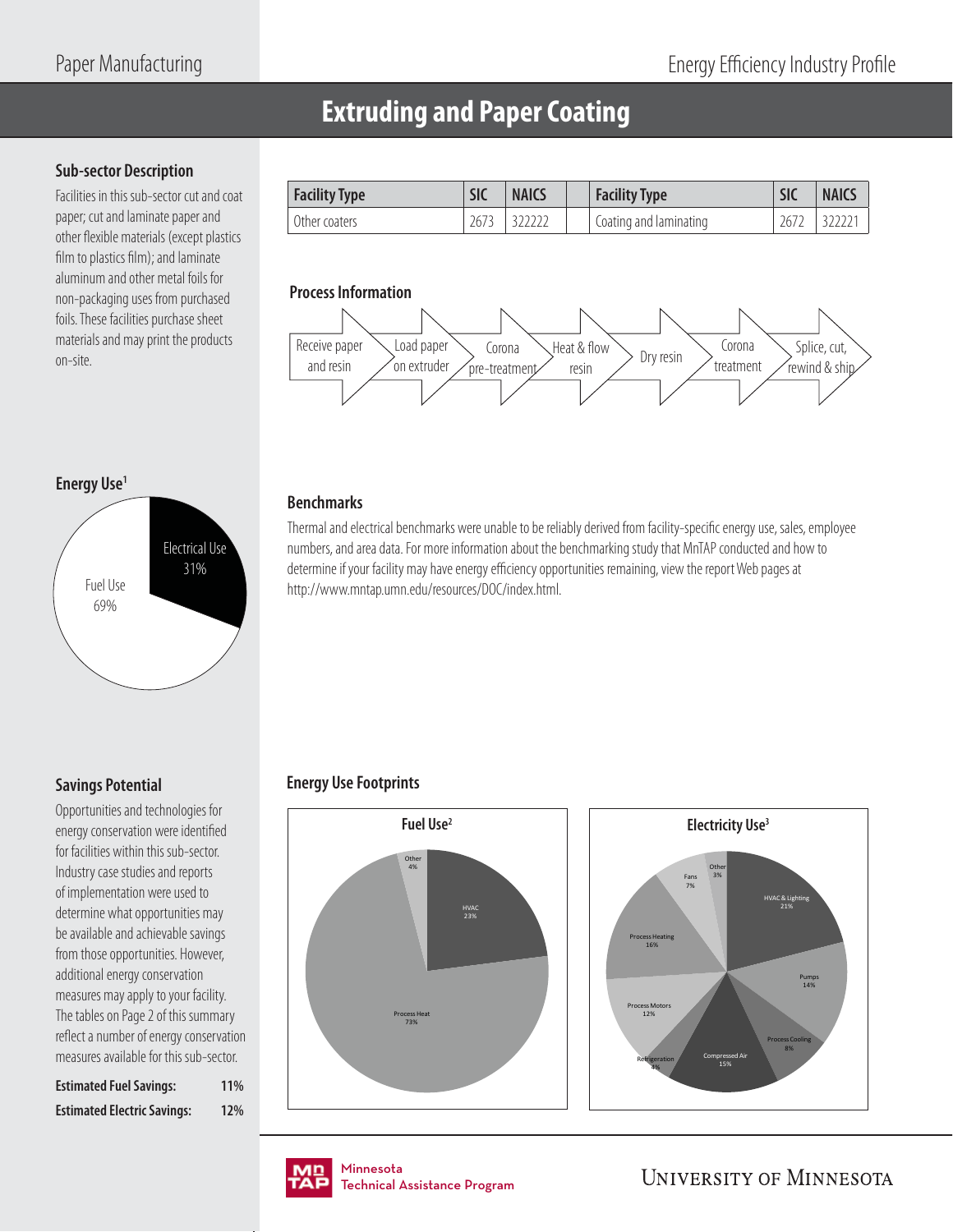| <b>Improvement / Opportunity</b>                                           | <b>Estimated</b><br>Payback | <b>Reported</b><br><b>Savings</b> | <b>Overall</b><br><b>Savings</b> |
|----------------------------------------------------------------------------|-----------------------------|-----------------------------------|----------------------------------|
| Process Heat System Optimization <sup>2</sup>                              |                             |                                   |                                  |
| Boiler O <sub>2</sub> tuning <sup>4</sup>                                  | $<$ 1 year                  | $1 - 14%$                         |                                  |
| Insulate pipes and tanks <sup>5</sup>                                      | 1-2 years                   | $1 - 3\%$                         |                                  |
| Improve process measurements, control, calibration                         | 2 years                     | $5 - 10%$                         |                                  |
| Heat recovery of flue gas to preheat combustion air <sup>6</sup>           | 2 years                     | 1-41%                             |                                  |
| Heat recovery from compressors and plant equipment <sup>7</sup>            | 1 year                      | $1 - 54%$                         |                                  |
| Insulate extrusion equipment <sup>8</sup>                                  | 1-2 years                   | $1 - 5%$                          |                                  |
| <b>Facility HVAC Improvements</b>                                          |                             |                                   |                                  |
| Configure and operate spot heating during working hours <sup>9</sup>       | $<$ 1 year                  | $1 - 62%$                         |                                  |
| Optimize make-up air ventilation, air recycling, reduce rate <sup>10</sup> | $<$ 1 year                  | $0.5 - 14.4%$                     |                                  |
| <b>TOTAL FUEL SAVINGS ESTIMATE</b>                                         |                             |                                   | 11%                              |

#### **Electric Savings Estimate and Opportunities**

| <b>Improvement / Opportunity</b>                                               | <b>Estimated</b><br>Payback | <b>Reported</b><br><b>Savings</b> | <b>Overall</b><br><b>Savings</b> |
|--------------------------------------------------------------------------------|-----------------------------|-----------------------------------|----------------------------------|
| Process Improvements and Optimization                                          |                             |                                   |                                  |
| Utilize energy-efficient belts <sup>7</sup>                                    | $<$ 1 year                  | $0.1 - 13.4%$                     |                                  |
| Idle or turn of equipment when not in use, controls to shutdown <sup>11</sup>  | $<$ 1 year                  | $0.1 - 3.4\%$                     |                                  |
| Update to more efficient electric motors, NEMA <sup>12</sup>                   | 3 years                     | $0.1 - 4.7\%$                     |                                  |
| Replace motors with soft-start or ASD supplies <sup>13</sup>                   | 2-3 years                   | $0.1 - 11.4\%$                    |                                  |
| Insulate extrusion equipment <sup>14</sup>                                     | 1-2 years                   | $1 - 12%$                         |                                  |
| Compressed air improvements, cold air intake, fix leaks, controls <sup>9</sup> | $<$ 1 year                  | $0.1 - 15.8\%$                    |                                  |
| <b>Facility Improvements</b>                                                   |                             |                                   |                                  |
| Facility HVAC improvements <sup>15</sup>                                       | $<$ 1 year                  | $0.1 - 0.4\%$                     |                                  |
| Lighting improvements <sup>16</sup>                                            | 2 years                     | $0.1 - 14%$                       |                                  |
| <b>TOTAL ELECTRIC SAVINGS ESTIMATE</b>                                         |                             |                                   | 12%                              |

#### **References**

- <sup>1</sup> IAC Industrial Assessments; DOE, http://iac.rutgers.edu/database/assessments.php
- <sup>2</sup> "Best Practices Guide #6: Environmental Considerations", The Web Offset Champion Group, 2007.
- 3 "Electricity Use in the Printing Industry", Electronic Power Research Institute Center for Materials Fabrication, June 1994. 4 IAC Industrial Assessments; DOE, http://iac.rutgers.edu/database/findassessment.php?ID=0D0121
- 
- <sup>5</sup> IAC Industrial Assessments; DOE, http://iac.rutgers.edu/database/findassessment.php?ID=DL0032<br><sup>6</sup> IAC Industrial Assessments: DOE, http://iac.rutgers.edu/database/findassessment.php?ID=IA0341 6 IAC Industrial Assessments; DOE, http://iac.rutgers.edu/database/fi ndassessment.php?ID=IA0241
- <sup>7</sup> IAC Industrial Assessments; DOE, http://iac.rutgers.edu/database/findassessment.php?ID=WI0396
- <sup>8</sup> IAC Industrial Assessments; DOE, http://iac.rutgers.edu/database/findassessment.php?ID=MA0602
- <sup>9</sup> IAC Industrial Assessments; DOE, http://iac.rutgers.edu/database/findassessment.php?ID=MA0493
- <sup>10</sup> IAC Industrial Assessments; DOE, http://iac.rutgers.edu/database/findassessment.php?ID=IA0266 <sup>11</sup> IAC Industrial Assessments; DOE, http://iac.rutgers.edu/database/findassessment.php?ID=SF0202
- <sup>12</sup> IAC Industrial Assessments; DOE, http://iac.rutgers.edu/database/findassessment.php?ID=MO0113
- <sup>13</sup> IAC Industrial Assessments; DOE, http://iac.rutgers.edu/database/findassessment.php?ID=WI0498
- <sup>14</sup> IAC Industrial Assessments; DOE, http://iac.rutgers.edu/database/findassessment.php?ID=AM0205
- <sup>15</sup> IAC Industrial Assessments; DOE, http://iac.rutgers.edu/database/findassessment.php?ID=IA0118
- <sup>16</sup> IAC Industrial Assessments; DOE, http://iac.rutgers.edu/database/findassessment.php?ID=MI0127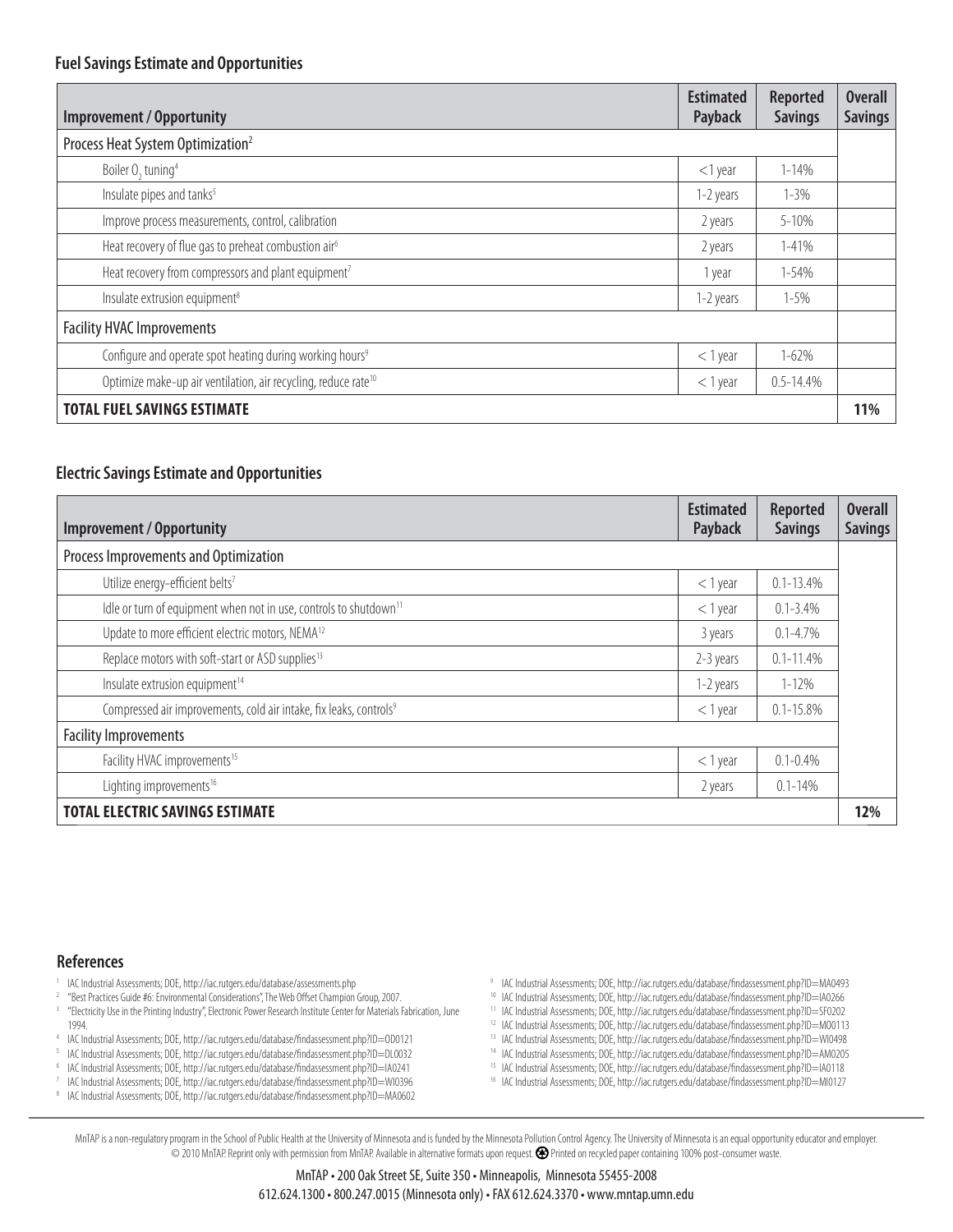# **Multi-Wall Converting with Heat Set Operations**

#### **Sub-sector Description**

Facilities in this sub-sector manufacture corrugated and solid fiber boxes and related products from purchased paperboard. Final products include corrugated and solid fiberboard boxes, pads, partitions, display items, pallets, single face products, and corrugated sheets. Facilities in this sub-sector are set apart from other paperboard converting companies by their use of heat set operations in manufacturing their products.



### **Savings Potential**

Opportunities and technologies for energy conservation were identified for facilities within this sub-sector. Industry case studies and reports of implementation were used to determine what opportunities may be available and achievable savings from those opportunities. However, additional energy conservation measures may apply to your facility. The tables on Page 2 of this summary reflect a number of energy conservation measures available for this sub-sector.

| <b>Estimated Fuel Savings:</b>     | 12% |
|------------------------------------|-----|
| <b>Estimated Electric Savings:</b> | 12% |

| <b>Facility Type</b>         | <b>SIC</b> | <b>NAICS</b> | <b>Facility Type</b>                       | <b>SIC</b> | <b>NAICS</b> |
|------------------------------|------------|--------------|--------------------------------------------|------------|--------------|
| Converted paper & paperboard | 2679       | 32221        | <sup>1</sup> Folding paperboard containers | 2657       |              |
| Corrugated box manufacturing | 2653       | 322211       |                                            |            |              |

#### **Process Information**



#### **Benchmarks**

The following thermal and/or electrical benchmarks were derived from facility-specific energy use, employee numbers, and area data for the facilities that MnTAP analyzed. These benchmarks can be used to predict how efficient your facility is in comparison to peer facilities. If your facility's energy use is less efficient than your peers, there may be energy conservation opportunities available. The benchmarks included have been tested for reliability; however, they should be used with some caution. For more information on the benchmarking study including how to use the benchmarks, view the report Web pages at http://www.mntap.umn.edu/resources/DOC/index.html.

|                 | <b>Most efficient</b> | More efficient  | Less efficient | Least efficient |
|-----------------|-----------------------|-----------------|----------------|-----------------|
|                 | 25%                   | 25%             | 25%            | 25%             |
| therms/employee | < 1.160               | $1.160 - 1.769$ | 1,769 - 2,700  | 2,700           |

### **Energy Use Footprints**







nmesota<br>:chnical Assis Technical Assistance Program .<br>Tochnical / Technical Assistance Program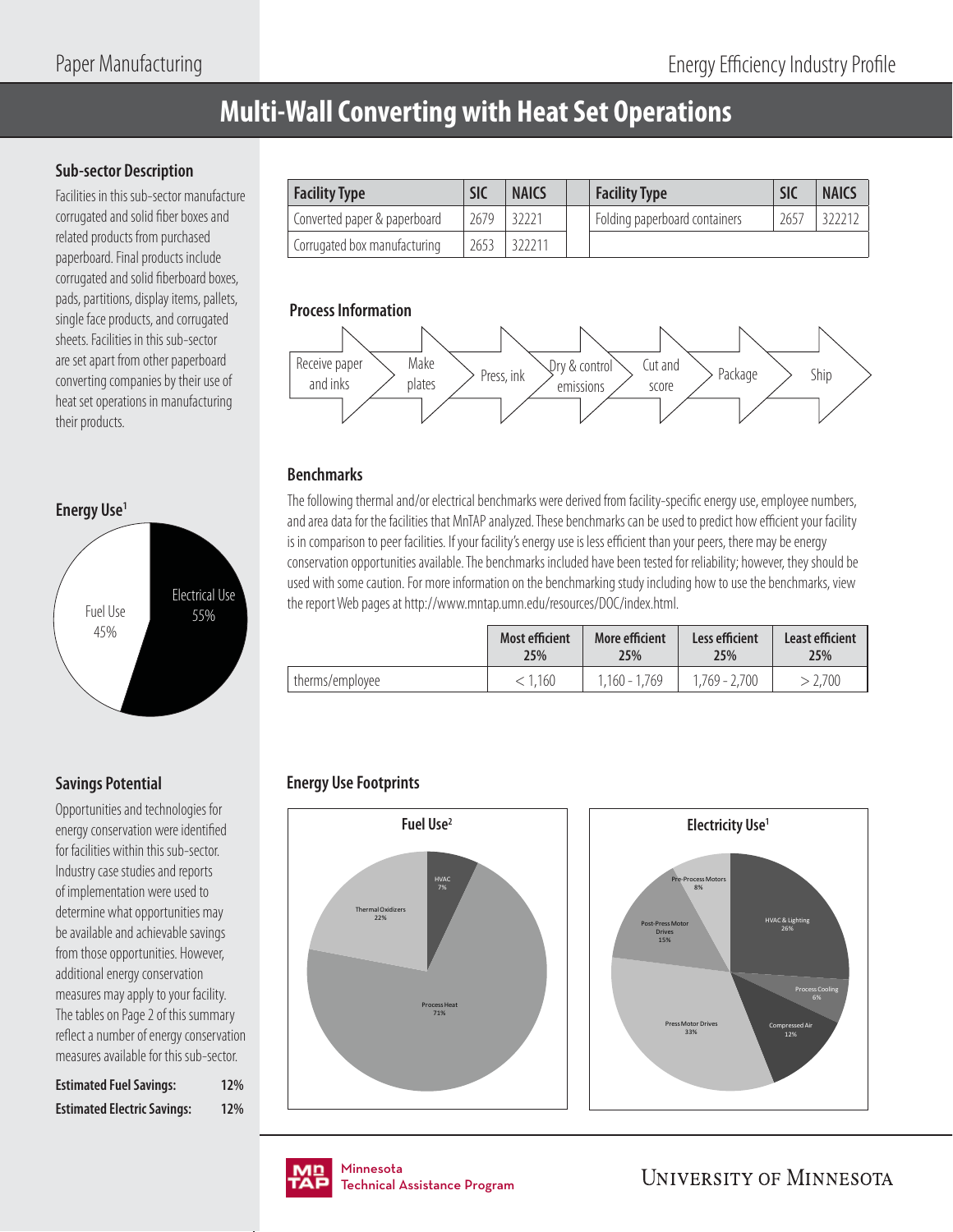| <b>Improvement / Opportunity</b>                                                              | <b>Estimated</b><br><b>Payback</b> | <b>Reported</b><br><b>Savings</b> | <b>Overall</b><br><b>Savings</b> |
|-----------------------------------------------------------------------------------------------|------------------------------------|-----------------------------------|----------------------------------|
| Process Heat System Optimization                                                              |                                    |                                   |                                  |
| Boiler O <sub>2</sub> tuning <sup>3</sup>                                                     | $<$ 1 year                         | $0.5 - 71.9%$                     |                                  |
| Direct warm air to combustion source <sup>4</sup>                                             | 1-2 years                          | $0.3 - 7.2%$                      |                                  |
| Insulate pipes and tanks <sup>5</sup>                                                         | 1-2 years                          | $0.1 - 62.2%$                     |                                  |
| Improve process measurements, control, and calibration <sup>6</sup>                           | 2 years                            | $0.3 - 13.9%$                     |                                  |
| Heat recovery of flue gas to preheat combustion air <sup>7</sup>                              | 2 years                            | $1.1 - 27.6%$                     |                                  |
| Heat recovery from compressors and plant equipment <sup>8</sup>                               | 1 year                             | $0.1 - 74.6%$                     |                                  |
| Replace recuperative or older regenerative thermal oxidizer with regenerative TO <sup>9</sup> | 3 years                            | $2 - 3%$                          |                                  |
| Install catalyst in recuperative TO to convert it to a regenerative <sup>10</sup>             | 2 years                            | $1 - 3\%$                         |                                  |
| Update drying technology, replace old dryers <sup>11</sup>                                    | 2 years                            | 4-5%                              |                                  |
| Insulate heat-set equipment <sup>12</sup>                                                     | 1-2 years                          | $0.3 - 44.1%$                     |                                  |
| <b>Facility HVAC Improvements</b>                                                             |                                    |                                   |                                  |
| Configure and operate spot heating during working hours <sup>13</sup>                         | $<$ 1 year                         | $0.9 - 8.4\%$                     |                                  |
| Optimize make-up air ventilation, air recycling, reduce rate <sup>14</sup>                    | 1 year                             | $3 - 15.3%$                       |                                  |
| Improve air circulation with forced destratification <sup>15</sup>                            | 2 years                            | $0.8 - 32.4%$                     |                                  |
| <b>TOTAL FUEL SAVINGS ESTIMATE</b>                                                            |                                    |                                   | 12%                              |

#### **Electric Savings Estimate and Opportunities**

| <b>Improvement / Opportunity</b>                                                | <b>Estimated</b><br>Payback | <b>Reported</b><br><b>Savings</b> | <b>Overall</b><br><b>Savings</b> |
|---------------------------------------------------------------------------------|-----------------------------|-----------------------------------|----------------------------------|
| Process Improvements and Optimization                                           |                             |                                   |                                  |
| Utilize energy efficient belts <sup>16</sup>                                    | $<$ 1 year                  | $0.1 - 15.3%$                     |                                  |
| Idle or turn off equipment when not in use, controls to shutdown <sup>17</sup>  | $<$ 1 year                  | $0.1 - 11.0\%$                    |                                  |
| Update to more efficient electric motors, NEMA and regenerative <sup>18</sup>   | 3 years                     | $0.1 - 55.1%$                     |                                  |
| Replace motors with soft-start or ASD supplies <sup>19</sup>                    | 2 years                     | $0.7 - 27.2%$                     |                                  |
| Utilize automated controls to operate press systems <sup>20</sup>               | 1-2 years                   | $0.2 - 32.6%$                     |                                  |
| Maintain bearing lubrication, use synthetics where applicable <sup>21</sup>     | $<$ 1 year                  | $0.2 - 2.6%$                      |                                  |
| Compressed air improvements, cold air intake, fix leaks, controls <sup>22</sup> | $<$ 1 year                  | $0.1 - 47.8%$                     |                                  |
| <b>Facility Improvements</b>                                                    |                             |                                   |                                  |
| Facility HVAC and lighting improvements <sup>23,24</sup>                        | 1-2 years                   | $0.1 - 56.4%$                     |                                  |
| <b>TOTAL ELECTRIC SAVINGS ESTIMATE</b>                                          |                             |                                   | 12%                              |

#### **References**

- 1 IAC Industrial Assessments; DOE, http://iac.rutgers.edu/database/assessments.php
- 2 Adapted source: DOE Plastics and Rubber Products Footprint
- IAC Industrial Assessments; DOE, http://iac.rutgers.edu/database/findassessment.php?ID=DL0003
- IAC Industrial Assessments; DOE, http://iac.rutgers.edu/database/findassessment.php?ID=IA0090
- <sup>5</sup> IAC Industrial Assessments; DOE, http://iac.rutgers.edu/database/findassessment.php?ID=MA0465
- 6 IAC Industrial Assessments; DOE, http://iac.rutgers.edu/database/fi ndassessment.php?ID=BD0201
- IAC Industrial Assessments; DOE, http://iac.rutgers.edu/database/findassessment.php?ID=CO0205 8
- IAC Industrial Assessments; DOE, http://iac.rutgers.edu/database/findassessment.php?ID=KU0349 9 "RTO Innovation." Pollution Engineering 39 (2007): 50-54, "Improve Catalytic Oxidizer Operation." Chemical Engineering Progress 103 (2007): 47, "Energy Management at Hess Print Solutions." GATFWorld. April 2008.
- <sup>10</sup> "Improve Catalytic Oxidizer Operation." Chemical Engineering Progress 103 (2007): 47.
- <sup>11</sup> IAC Industrial Assessments; DOE, http://iac.rutgers.edu/database/findassessment.php?ID=SD0043
- 12 IAC Industrial Assessments; DOE, http://iac.rutgers.edu/database/findassessment.php?ID=VW0221
- 13 IAC Industrial Assessments; DOE, http://iac.rutgers.edu/database/findassessment.php?ID=UM290
- <sup>14</sup> IAC Industrial Assessments; DOE, http://iac.rutgers.edu/database/findassessment.php?ID=NC0248
- <sup>15</sup> IAC Industrial Assessments; DOE, http://iac.rutgers.edu/database/findassessment.php?ID=WI0277
- <sup>16</sup> IAC Industrial Assessments; DOE, http://iac.rutgers.edu/database/findassessment.php?ID=WI0278
- 17 IAC Industrial Assessments; DOE, http://iac.rutgers.edu/database/findassessment.php?ID=UF0391
- 18 IAC Industrial Assessments; DOE, http://iac.rutgers.edu/database/findassessment.php?ID=ND0297
- <sup>19</sup> IAC Industrial Assessments; DOE, http://iac.rutgers.edu/database/findassessment.php?ID=AS0202
- <sup>20</sup> IAC Industrial Assessments; DOE, http://iac.rutgers.edu/database/findassessment.php?ID=TA0014 <sup>21</sup> IAC Industrial Assessments; DOE, http://iac.rutgers.edu/database/findassessment.php?ID=WI0198
- <sup>22</sup> IAC Industrial Assessments; DOE, http://iac.rutgers.edu/database/findassessment.php?ID=TA0044
- <sup>23</sup> IAC Industrial Assessments; DOE, http://iac.rutgers.edu/database/findassessment.php?ID=CO448
- <sup>24</sup> IAC Industrial Assessments; DOE, http://iac.rutgers.edu/database/findassessment.php?ID=AR0161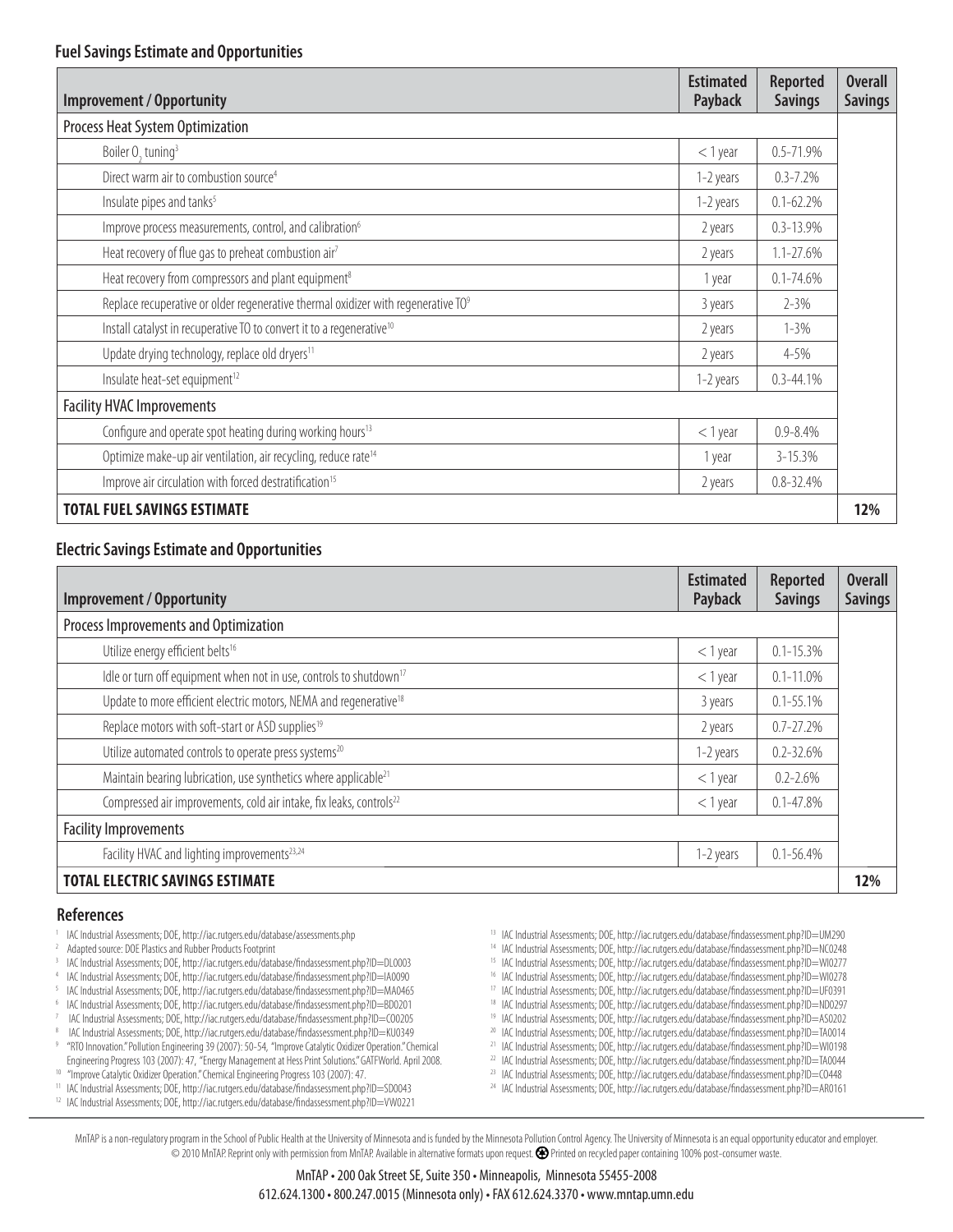# **Board Converting (Non-Heat Set)**

#### **Sub-sector Description**

Facilities in this sub-sector manufacture corrugated and solid fiber boxes and related products from purchased paperboard. Final products include corrugated and solid fiberboard boxes, pads, partitions, display items, pallets, single face products, and corrugated sheets. Facilities in this sub-sector do not use of heat set operations for manufacturing their products.



### **Savings Potential**

Opportunities and technologies for energy conservation were identified for facilities within this sub-sector. Industry case studies and reports of implementation were used to determine what opportunities may be available and achievable savings from those opportunities. However, additional energy conservation measures may apply to your facility. The tables on Page 2 of this summary reflect a number of energy conservation measures available for this sub-sector.

| <b>Estimated Fuel Savings:</b>     | 9%  |
|------------------------------------|-----|
| <b>Estimated Electric Savings:</b> | 14% |

| <b>Facility Type</b>        | <b>SIC</b> | <b>NAICS</b> | <b>Facility Type</b>         | <b>SIC</b> | <b>NAICS</b> |
|-----------------------------|------------|--------------|------------------------------|------------|--------------|
| Pulp/paper board converting | 2621       | 322299       | Paperboard converting        | 263'       | 322299       |
| Converted paper/paperboard  | 2652       | 322299       | Corrugated box manufacturing | 2653       | 322211       |
| Paper drums and tubes       | 2655       | 322214       | Folding paperboard boxes     | 765        | 322212       |
| Paper bag manufacturing     | 2674       | 322223       | Paper die-cutting            | 2675       | 322231       |

#### **Process Information**



### **Benchmarks**

The following thermal and/or electrical benchmarks were derived from facility-specific energy use, employee numbers, and area data for the facilities that MnTAP analyzed. These benchmarks can be used to predict how efficient your facility is in comparison to peer facilities. If your facility's energy use is less efficient than your peers, there may be energy conservation opportunities available. The benchmarks included have been tested for reliability; however, they should be used with some caution. For more information on the benchmarking study including how to use the benchmarks, view the report Web pages at http://www.mntap.umn.edu/resources/DOC/index.html.

|                 | <b>Most efficient</b><br>25% | More efficient<br>25% | Less efficient<br>25% | <b>Least efficient</b><br>25% |
|-----------------|------------------------------|-----------------------|-----------------------|-------------------------------|
| kWh/square feet | < 74                         | $74 - 37$             | $37 - 58$             | $>$ 58                        |
| kWh/employee    | < 8.168                      | $8,168 - 16,197$      | $16,197 - 32,117$     | $>$ 32,117                    |
| therms/employee | $<$ 337                      | $337 - 554$           | $554 - 912$           | > 912                         |

### **Energy Use Footprints**







nmesota<br>:chnical Assis Technical Assistance Program .<br>Tochnical / Technical Assistance Program